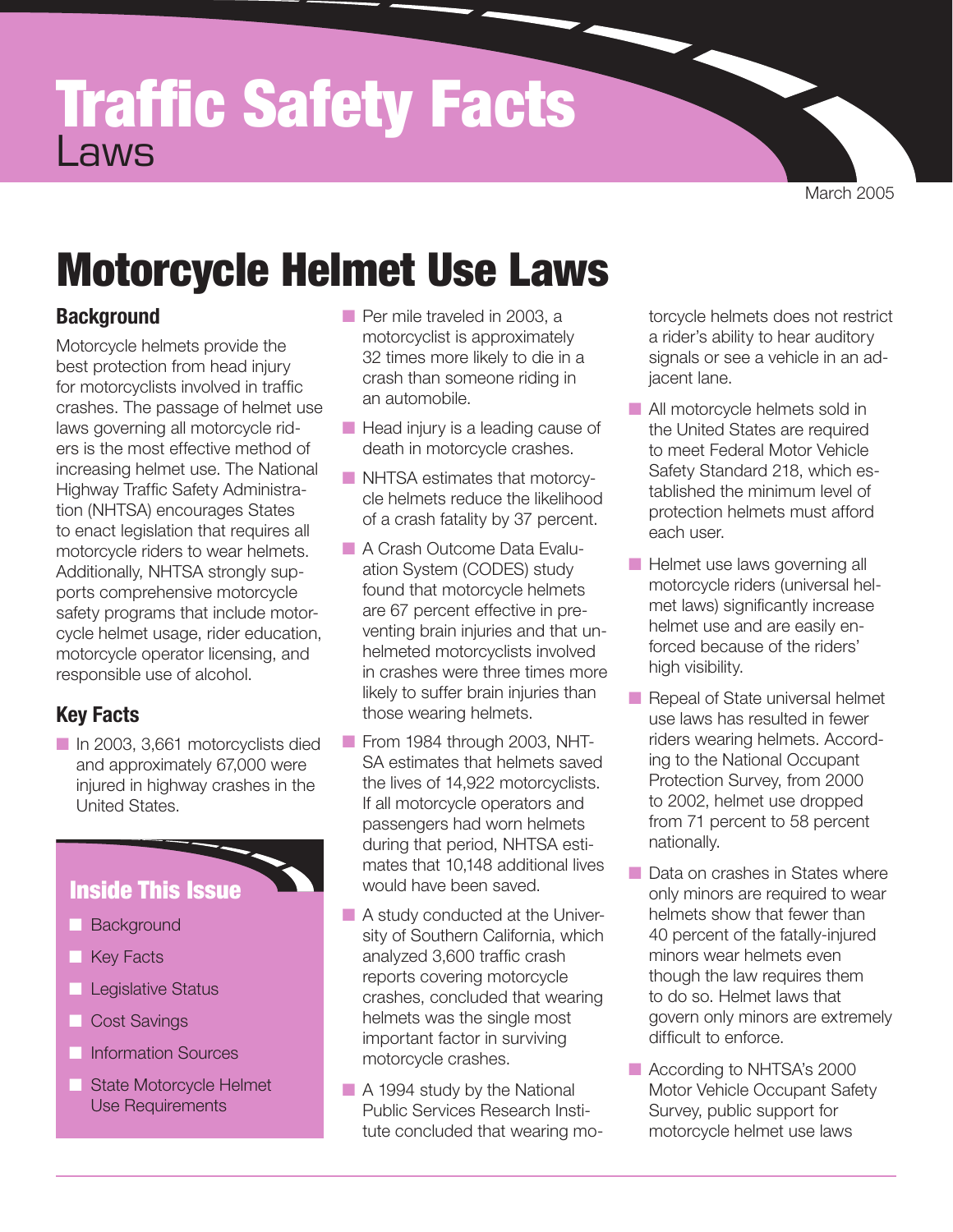in the United States is strong, with four out of five (81 percent) people aged 16 and older, supporting such laws. This support has changed little from earlier occupant protection surveys, in 1998 (80 percent) and in 1994 (82 percent). Support was more prevalent among women (88 percent) than men (72 percent), and among nonmotorcyclists (83 percent) than those who rode motorcycles (51 percent), with this gap seeming to have widened in the past two years. Support also was higher in States requiring all riders to wear helmets (84 percent), compared with States having lesser requirements (75 percent) or no requirement (79 percent).

■ Reported helmet use rates for fatally injured motorcyclists in 2003 were 53 percent for operators and 50 percent for passengers.

### **Legislative Status**

- Twenty States, the District of Columbia, and Puerto Rico require helmet use for all motorcycle operators and passengers. In another 27 States, only those under a certain age, usually 18, are required to wear helmets. Three States do not have laws requiring helmet use.
- After the first year of the enactment of universal helmet use laws the following reduction in motorcycle fatalities occurred in these States: Oregon (33 percent), Nebraska (32 percent), Texas (23 percent), Washington State (15 percent), California (37 percent) and Maryland (20 percent).
- Since 1997, six States (Arkansas, Texas, Kentucky, Louisiana, Florida, and Pennsylvania) have

weakened universal helmet laws to limit coverage to those under a specific age. These six States were the first States since 1983 to repeal or weaken a universal helmet law. In August 2004, Louisiana re-enacted a universal helmet use law.

- Helmet use decreased following the changes in helmet laws in Arkansas and Texas. In the first full year following repeal of the law, fatalities in Arkansas increased by 21 percent, compared with the fatality rate in the last full year under the universal use law. In Texas, operator fatalities increased by 31 percent compared with the previous year when the universal helmet law was in place.
- The 1998 universal helmet law repeal in Kentucky and the 1999 repeal in Louisiana produced similar effects to Arkansas and Texas. Observed helmet use dropped from nearly full compliance under the universal law to about 50 percent without the law. Motorcyclist fatalities increased by over 50 percent in Kentucky and over 100 percent in Louisiana. Injuries also increased substantially in both States (Louisiana 48 percent and Kentucky 34 percent). The rates of fatalities and injuries per registered motorcycle increased in both States following the helmet law repeals.

### **Cost Savings**

■ Analysis of linked data from the Crash Outcome Data Evaluation System (CODES) in three States with universal helmet laws showed that without the helmet law, the total extra inpatient charges due to brain injury would have almost doubled from \$2,325,000 to \$4,095,000.

- A number of studies have compared hospital costs for helmeted and unhelmeted motorcyclists involved in traffic crashes. These studies have revealed that unhelmeted riders involved in crashes are less likely to have insurance and more likely to have higher hospital costs than helmeted riders involved in similar crashes.
- The CODES study, mentioned earlier, also found that brain injury cases were more than twice as costly as non-brain injury cases for the one-year period studied. Among the un-helmeted motorcycle in-patients, charges for those suffering brain injuries were 2.25 times higher than for those without brain injuries. Long-term costs were not included.
- NHTSA estimates that motorcycle helmet use saved \$1.3 billion in 2002 alone. An additional \$853 million would have been saved if all motorcyclists involved in fatal crashes had worn helmets.
- NHTSA estimates that motorcycle helmet use saved \$19.5 billion in economic costs from 1984 through 2002. An additional \$14.8 billion would have been saved if all motorcyclists had worn helmets during the same period.

## **Information Sources**

#### **Evaluation of Motorcycle Helmet Law Repeal in Arkansas and Texas.**

U.S. Department of Transportation, June 2000 (DOT HS 809 112). This report examined what happened in Arkansas and Texas when these States weakened motorcycle helmet use laws to cover only a segment of the riding population. The study reports declines in observed helmet use in both States, increases in injuries and fatalities resulting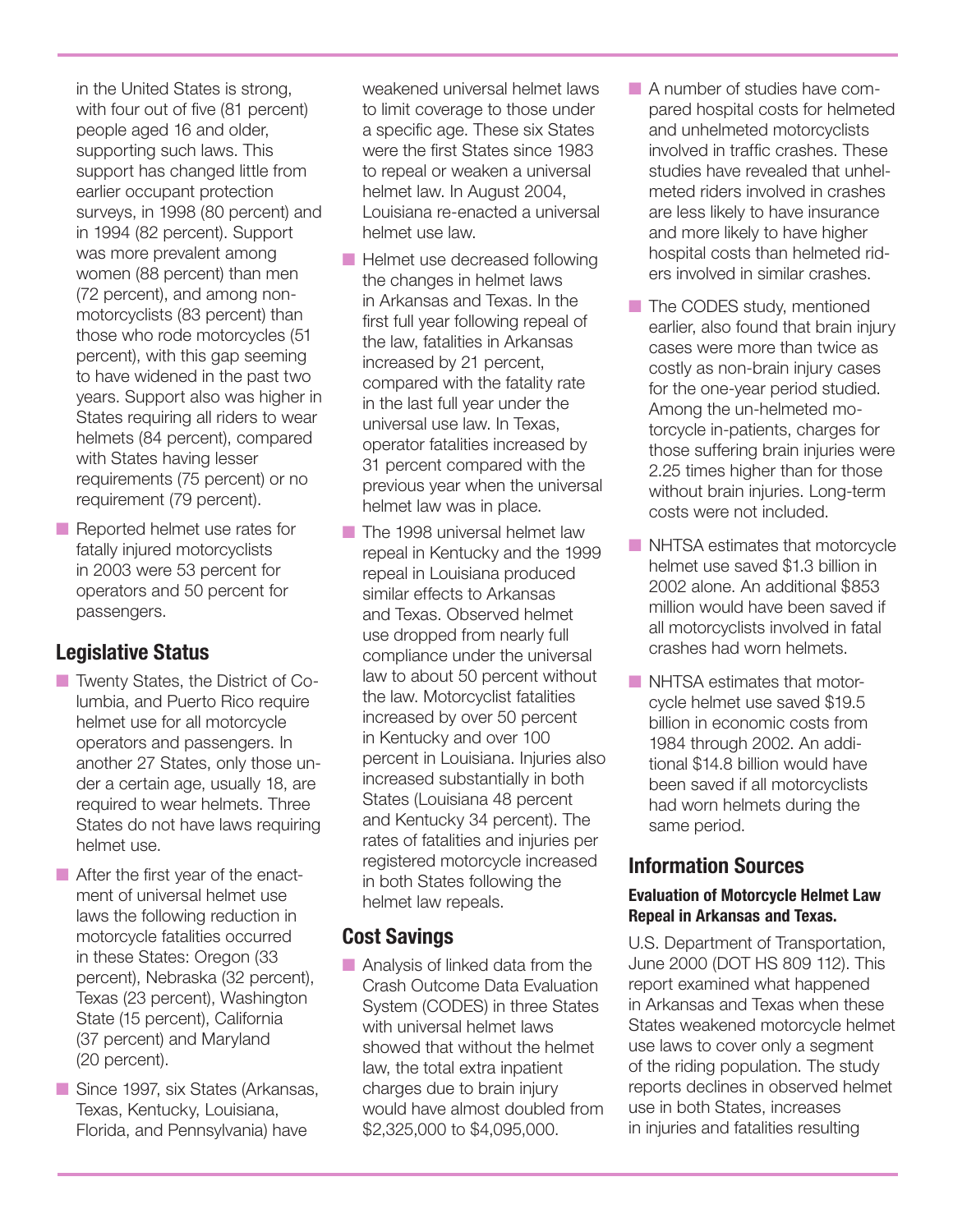from motorcycle crashes, and increases in costs to treat traumatic brain injury cases resulting from motorcycle crashes.

#### **Without Motorcycle Helmet Laws We All Pay the Price.**

U.S. Department of Transportation, August 1998 (DOT HS 808 600). Consolidates motorcycle helmet effectiveness information by documenting the life and cost-saving benefits of motorcycle helmets and the effectiveness of motorcycle helmet laws. The multimedia package discusses NHTSA's comprehensive approach to motorcycle safety and makes three points: (1) motorcycle helmets save lives and reduce head injuries to motorcyclists in crashes; (2) helmet laws for all riders increase helmet usage; and (3) helmet laws reduce the societal costs resulting from injuries and fatalities in motorcycle crashes.

#### **The Effects of Motorcycle Helmets Upon Seeing and Hearing.**

U.S. Department of Transportation, NHTSA, February 1994 (DOT HS 808 399). This study examined the effect of wearing a helmet on the ability of motorcycle riders to:

(1) visually detect the presence of vehicles in adjacent lanes before changing lanes; and (2) detect traffic sounds when operating at normal highway speeds. Results indicated that wearing a helmet does not restrict the likelihood of seeing a vehicle in an adjacent lane or the ability to hear auditory signals.

#### **The Crash Outcome Data Evaluation System (CODES): Technical Report.**

U.S. Department of Transportation, NHTSA, January 1996 (DOT HS 808 338). This document presents State-specific results from the CODES project. These results show that safety belts and motorcycle helmets are effective in reducing fatalities and injuries. This report also indicates that safety belt and motorcycle helmet use saves millions of dollars in direct medical costs.

#### **Report to Congress on The Benefits of Safety Belts and Motorcycle Helmets.**

U.S. Department of Transportation, NHTSA, February 1996 (DOT HS 808 347). This study employed methods whereby Statewide data from police crash reports, emergency medical services, hospital emergency departments, hospital discharge files, claims, and other sources were linked so that those people injured in motor vehicle crashes could be followed through the health care system. Information for both the injured and uninjured was then used to determine the benefits of protective devices in motor vehicle crashes.

#### **Report to Congressional Requesters Highway Safety: Motorcycle Helmet Laws Save Lives and Reduce Costs to Society.**

U.S. General Accounting Office, July 1991 (GAO/RCED-91-170). This report evaluates studies on motorcycle helmet laws. The report summarizes each study's findings on: (1) the effectiveness of helmets in preventing deaths and serious injuries; (2) the effect of helmet laws on helmet use and fatality rates; and (3) the cost that society incurs when un-helmeted motorcyclists are involved in crashes. All studies comparing helmeted riders to unhelmeted riders found that helmeted riders had a lower fatality rate.